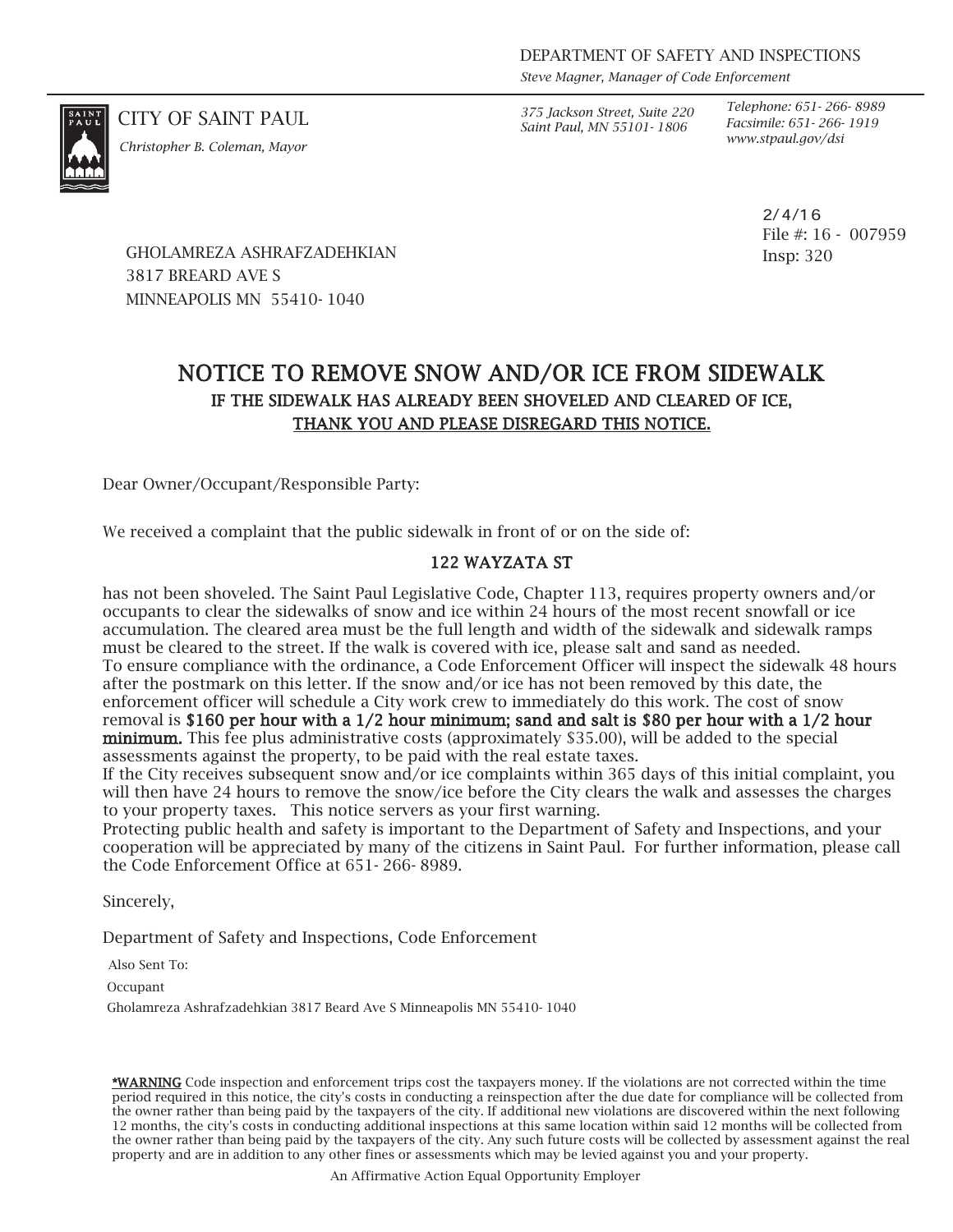*Steve Magner, Manager of Code Enforcement*

*www.stpaul.gov/dsi Christopher B. Coleman, Mayor*

CITY OF SAINT PAUL *375 Jackson Street, Suite 220 Saint Paul, MN 55101- 1806*

*Telephone: 651- 266- 8989 Facsimile: 651- 266- 1919*

> 2/4/16 File #: 16 - 007959 Insp: 320

**OCCUPANT** 122 WAYZATA ST ST PAUL MN 55117- 5426

## NOTICE TO REMOVE SNOW AND/OR ICE FROM SIDEWALK IF THE SIDEWALK HAS ALREADY BEEN SHOVELED AND CLEARED OF ICE, THANK YOU AND PLEASE DISREGARD THIS NOTICE.

Dear Owner/Occupant/Responsible Party:

We received a complaint that the public sidewalk in front of or on the side of:

### 122 WAYZATA ST

has not been shoveled. The Saint Paul Legislative Code, Chapter 113, requires property owners and/or occupants to clear the sidewalks of snow and ice within 24 hours of the most recent snowfall or ice accumulation. The cleared area must be the full length and width of the sidewalk and sidewalk ramps must be cleared to the street. If the walk is covered with ice, please salt and sand as needed. To ensure compliance with the ordinance, a Code Enforcement Officer will inspect the sidewalk 48 hours after the postmark on this letter. If the snow and/or ice has not been removed by this date, the enforcement officer will schedule a City work crew to immediately do this work. The cost of snow removal is \$160 per hour with a 1/2 hour minimum; sand and salt is \$80 per hour with a 1/2 hour minimum. This fee plus administrative costs (approximately \$35.00), will be added to the special assessments against the property, to be paid with the real estate taxes.

If the City receives subsequent snow and/or ice complaints within 365 days of this initial complaint, you will then have 24 hours to remove the snow/ice before the City clears the walk and assesses the charges to your property taxes. This notice servers as your first warning.

Protecting public health and safety is important to the Department of Safety and Inspections, and your cooperation will be appreciated by many of the citizens in Saint Paul. For further information, please call the Code Enforcement Office at 651- 266- 8989.

Sincerely,

Department of Safety and Inspections, Code Enforcement

Also Sent To:

Gholamreza Ashrafzadehkian 3817 Beard Ave S Minneapolis MN 55410- 1040

Gholamreza Ashrafzadehkian 3817 Breard Ave S Minneapolis MN 55410- 1040

\*WARNING Code inspection and enforcement trips cost the taxpayers money. If the violations are not corrected within the time period required in this notice, the city's costs in conducting a reinspection after the due date for compliance will be collected from the owner rather than being paid by the taxpayers of the city. If additional new violations are discovered within the next following 12 months, the city's costs in conducting additional inspections at this same location within said 12 months will be collected from the owner rather than being paid by the taxpayers of the city. Any such future costs will be collected by assessment against the real property and are in addition to any other fines or assessments which may be levied against you and your property.

An Affirmative Action Equal Opportunity Employer